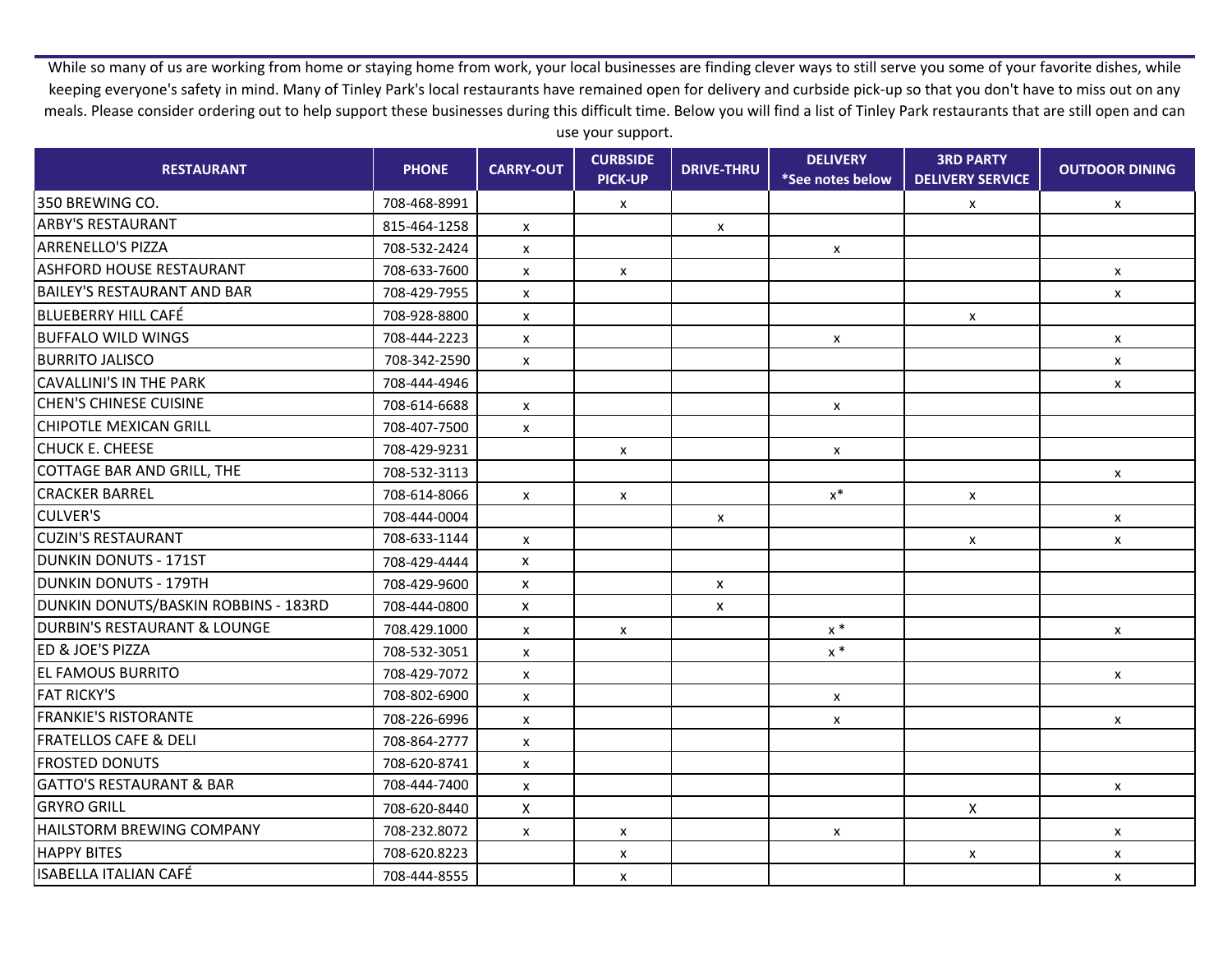| <b>RESTAURANT</b>                     | <b>PHONE</b> | <b>CARRY-OUT</b>          | <b>CURBSIDE</b><br><b>PICK-UP</b> | <b>DRIVE-THRU</b> | <b>DELIVERY</b><br>*See notes below | <b>3RD PARTY</b><br><b>DELIVERY SERVICE</b> | <b>OUTDOOR DINING</b>     |
|---------------------------------------|--------------|---------------------------|-----------------------------------|-------------------|-------------------------------------|---------------------------------------------|---------------------------|
| JET'S PIZZA                           | 708-263-0150 | $\mathsf{x}$              |                                   |                   | X                                   |                                             |                           |
| <b>JIMMY JOHN'S - HARLEM AVE</b>      | 708-532-6400 | $\boldsymbol{\mathsf{x}}$ | $\mathsf{X}^-$                    |                   | $\pmb{\mathsf{X}}$                  |                                             |                           |
| JIMMY JOHN'S SANDWICHES - 171ST       | 708-444-2525 | $\pmb{\mathsf{X}}$        | $\mathsf{X}^-$                    |                   | X                                   |                                             |                           |
| JOHNNY'S RED HOTS AND GYROS           | 708-620-8501 | $\pmb{\mathsf{X}}$        |                                   |                   |                                     |                                             |                           |
| JOY YEE NOODLE                        | 708-468-8520 | $\pmb{\mathsf{X}}$        |                                   |                   |                                     |                                             |                           |
| <b>JUST SHRIMP</b>                    | 708-444-2770 | $\pmb{\mathsf{X}}$        | $\pmb{\mathsf{X}}$                |                   |                                     | $\mathsf{x}$                                |                           |
| J. W. HOLLSTEIN'S                     | 708-429-7000 |                           |                                   |                   |                                     |                                             | $\mathsf{x}$              |
| <b>LET'S DO LUNCH</b>                 | 708-802-8301 |                           |                                   |                   | $\boldsymbol{\mathsf{x}}$           |                                             |                           |
| <b>LITTLE CAESARS</b>                 | 708-429-0081 | $\mathsf{x}$              |                                   |                   | X                                   |                                             |                           |
| <b>LITTLE JOE'S REST. &amp; PIZZA</b> | 708.532.2240 | $\pmb{\mathsf{X}}$        | $\pmb{\mathsf{X}}$                |                   | X                                   |                                             |                           |
| LOS 3 BURRITOS #2                     | 708.429.4195 |                           |                                   | X                 |                                     | $\boldsymbol{\mathsf{X}}$                   |                           |
| <b>LOU MALNATI'S PIZZERIA</b>         | 708-403-9700 |                           | X                                 |                   | $\boldsymbol{\mathsf{x}}$           |                                             | $\boldsymbol{\mathsf{x}}$ |
| <b>LUCKY HOT DOGS</b>                 | 708-263-0130 | $\pmb{\mathsf{X}}$        |                                   | X                 |                                     |                                             |                           |
| <b>MELYS MEXICAN CUISINE</b>          | 708-620-8054 | $\pmb{\mathsf{X}}$        |                                   |                   |                                     |                                             |                           |
| MICHAEL'S ON THE GREEN                | 708-429-7400 |                           | X                                 |                   |                                     |                                             |                           |
| <b>MICKEYS RIBS AND GYROS</b>         | 708-532-3060 | $\boldsymbol{\mathsf{x}}$ |                                   | X                 |                                     |                                             | $\boldsymbol{\mathsf{x}}$ |
| MR. RIKO LOKO                         | 708-468-8582 |                           | X                                 |                   | X                                   |                                             |                           |
| NANCY'S PIZZA EXPRESS                 | 708-614-6100 | $\mathsf{x}$              |                                   |                   | $\pmb{\mathsf{X}}$                  |                                             |                           |
| NICK'S BBQ AT TINLEY PARK             | 708-444-7427 | $\pmb{\mathsf{X}}$        |                                   | $\mathsf{x}$      | X                                   |                                             |                           |
| <b>NOODLES &amp; COMPANY</b>          | 708-444-1810 | $\mathsf{x}$              |                                   |                   | $\times$ *                          |                                             |                           |
| ODYSSEY, THE                          | 708-429-7400 |                           |                                   |                   |                                     |                                             | $\pmb{\mathsf{X}}$        |
| <b>OLD TINLEY PUB &amp; EATERY</b>    | 708-532-4409 | $\mathsf{x}$              |                                   |                   |                                     |                                             | X                         |
| <b>OLYMPIC STAR, THE</b>              | 708-532-8900 |                           | X                                 |                   |                                     |                                             |                           |
| <b>PAD THAI RESTAURANT</b>            | 708-532-3939 | $\pmb{\mathsf{X}}$        |                                   |                   | $\boldsymbol{\mathsf{x}}$           |                                             | X                         |
| <b>PALERMO'S PIZZA</b>                | 708-444-0100 | $\pmb{\mathsf{X}}$        |                                   |                   | X                                   |                                             |                           |
| <b>PEKOE &amp; BEAN</b>               | 708-263-0098 |                           | $x***$                            |                   |                                     |                                             |                           |
| <b>PANERA BREAD</b>                   | 815-806-6470 | $\mathsf{x}$              | $\pmb{\mathsf{X}}$                |                   | X                                   | $\mathsf{x}$                                |                           |
| <b>PEPE'S MEXICAN RESTAURANT</b>      | 708-429-2300 | $\mathsf{x}$              | $\pmb{\mathsf{X}}$                |                   |                                     |                                             | X                         |
| <b>PLUSH HORSE</b>                    | 708-444-1800 |                           | X                                 |                   |                                     |                                             |                           |
| <b>POPEYE'S RESTAURANT</b>            | 708-532-3683 | $\mathsf{x}$              |                                   | X                 | $\mathsf{x}$                        |                                             |                           |
| <b>POP'S ITALIAN BEEF</b>             | 708-614-7677 | $\mathsf{x}$              | X                                 |                   |                                     | $\mathsf{x}$                                | $\mathsf{x}$              |
| <b>PORTILLO'S HOT DOGS</b>            | 708-444-1000 |                           |                                   | X                 | $\mathsf{x}$                        |                                             |                           |
| <b>POTBELLY SANDWICH WORKS</b>        | 708-444-2303 |                           | $\mathsf{x}$                      |                   | $\times$ *                          | $\mathsf{x}$                                |                           |
| <b>PRIMAL CUT STEAKHOUSE</b>          | 708-407-8150 |                           | X                                 |                   | X                                   |                                             | X                         |
| <b>ROCCO'S LITTLE ITALY</b>           | 708-444-8259 | X                         | X                                 |                   |                                     |                                             | X                         |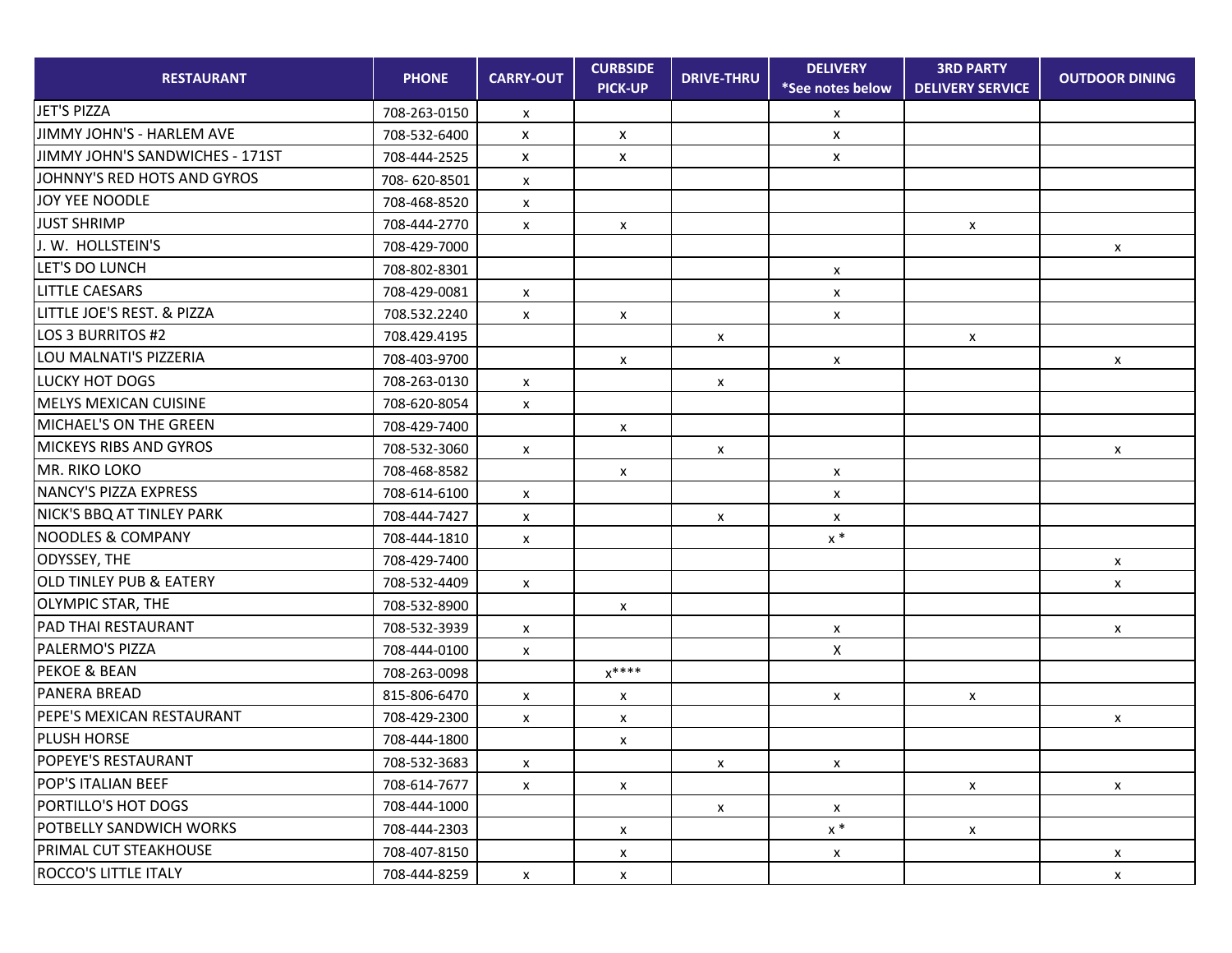| <b>RESTAURANT</b>                  | <b>PHONE</b> | <b>CARRY-OUT</b>          | <b>CURBSIDE</b><br><b>PICK-UP</b> | <b>DRIVE-THRU</b>  | <b>DELIVERY</b><br>*See notes below | <b>3RD PARTY</b><br><b>DELIVERY SERVICE</b> | <b>OUTDOOR DINING</b> |
|------------------------------------|--------------|---------------------------|-----------------------------------|--------------------|-------------------------------------|---------------------------------------------|-----------------------|
| <b>ROSATI'S PIZZA</b>              | 708-468-8825 | $\mathsf{x}$              |                                   |                    | $\boldsymbol{\mathsf{x}}$           |                                             |                       |
| <b>RUBINO'S ITALIAN IMPORTS</b>    | 708-614-0755 | $\mathsf{x}$              |                                   |                    |                                     |                                             |                       |
| RUNA IZAKAYA                       | 708-342-1652 |                           | $\mathsf X$                       |                    | $\pmb{\mathsf{X}}$                  |                                             |                       |
| <b>SALINA'S PASTA &amp; PIZZA</b>  | 708-614-9100 | $\pmb{\mathsf{X}}$        |                                   |                    | $\times$ *                          |                                             |                       |
| SCHOOP'S                           | 708-781-9912 | $\mathsf{x}$              | X                                 |                    |                                     | $\boldsymbol{\mathsf{x}}$                   |                       |
| <b>SEMSEM MEDITERREAN</b>          | 708-620-8820 | $\mathsf{x}$              |                                   |                    |                                     | $\pmb{\mathsf{X}}$                          |                       |
| <b>SIAM MARINA</b>                 | 708-407-8825 | $\mathsf{x}$              |                                   |                    |                                     | $\mathsf{x}$                                | $\pmb{\mathsf{X}}$    |
| <b>SIDE STREET AMERICAN TAVERN</b> | 708.928.8080 |                           | X                                 |                    | $x^{\ast\ast}$                      |                                             | X                     |
| SIP WINE BAR & RESTAURANT          | 708-620-8300 |                           | $\mathsf{x}$                      |                    |                                     |                                             | X                     |
| <b>SKILLET HOUSE 2, THE</b>        | 708-633-1919 | $\mathsf{x}$              |                                   |                    | $x***$                              |                                             | $\pmb{\mathsf{X}}$    |
| <b>SOUNDGROWLER BREWERY</b>        | 708-263-0083 |                           | X                                 |                    |                                     | X                                           | X                     |
| <b>SPEEDY BURRITO</b>              | 708-429-9100 | $\mathsf{x}$              |                                   |                    |                                     |                                             |                       |
| <b>STACKS</b>                      | 708-614-0909 |                           | $\mathsf{x}$                      |                    | $\pmb{\mathsf{X}}$                  |                                             |                       |
| <b>STARBUCKS COFFEE</b>            | 708-429-3067 |                           |                                   | $\pmb{\mathsf{X}}$ |                                     |                                             |                       |
| <b>STATION PUB, THE</b>            | 708-633-8240 | $\mathsf{x}$              | $\pmb{\mathsf{X}}$                |                    |                                     |                                             |                       |
| <b>STEAK N SHAKE</b>               | 708-802-9372 |                           |                                   | X                  |                                     |                                             |                       |
| SUBWAY - 171st STREET              | 708-403-8393 |                           | $\mathsf{x}$                      |                    |                                     |                                             | X                     |
| SUBWAY - 191st STREET              | 815-806-2626 | $\mathsf{x}$              |                                   |                    |                                     | $\mathsf{x}$                                |                       |
| <b>SUBWAY - OAK PARK AVENUE</b>    | 708-532-8782 | $\boldsymbol{\mathsf{x}}$ |                                   |                    |                                     | $\mathsf{X}$                                | $\pmb{\mathsf{X}}$    |
| <b>SWEET SPOT</b>                  | 708-429-4837 |                           |                                   |                    |                                     |                                             | X                     |
| TACO BELL - 191ST                  | 815-806-0364 |                           |                                   | X                  |                                     | $\boldsymbol{\mathsf{x}}$                   |                       |
| <b>TEEHAN'S TAVERN</b>             | 708-532-9707 |                           |                                   |                    |                                     |                                             | X                     |
| <b>TEXAS ROADHOUSE</b>             | 708-444-8358 |                           | $\mathsf{x}$                      |                    |                                     |                                             | X                     |
| <b>TIN FISH</b>                    | 708-532-0200 |                           | $\mathsf{x}$                      |                    |                                     |                                             |                       |
| <b>TGI FRIDAY'S</b>                | 815-464-0082 |                           |                                   |                    |                                     | $\mathsf{x}$                                | $\pmb{\mathsf{X}}$    |
| <b>TROPICAL SMOOTHIE CAFE</b>      | 708-468-8456 | $\mathsf{x}$              |                                   |                    |                                     |                                             |                       |
| UNION BAR AND GRILL                | 708-444-2000 |                           |                                   |                    |                                     |                                             |                       |
| <b>VILLAGE PIZZA</b>               | 708-532-4440 | $\mathsf{x}$              |                                   |                    | $\boldsymbol{\mathsf{x}}$           |                                             |                       |
| <b>WHISTLE, THE</b>                | 708-904-4990 | $\mathsf{x}$              |                                   |                    | X                                   |                                             | $\mathsf{x}$          |
| <b>WHITEY'S DAIRY PALACE</b>       | 708-633-9430 | $\mathsf{x}$              |                                   |                    |                                     |                                             | X                     |
| <b>WINSTON'S MARKET</b>            | 708-633-7500 | $\mathsf{x}$              | $\mathsf{x}$                      |                    |                                     |                                             |                       |
| <b>ZETTLMEIER'S BAKEREI</b>        | 708-444-2253 | $\mathsf{x}$              |                                   |                    |                                     |                                             |                       |

**\* Free Delivery**

**\*\* Free Delivery over \$20**

**\*\*\* Free Delivery within 5 miles**